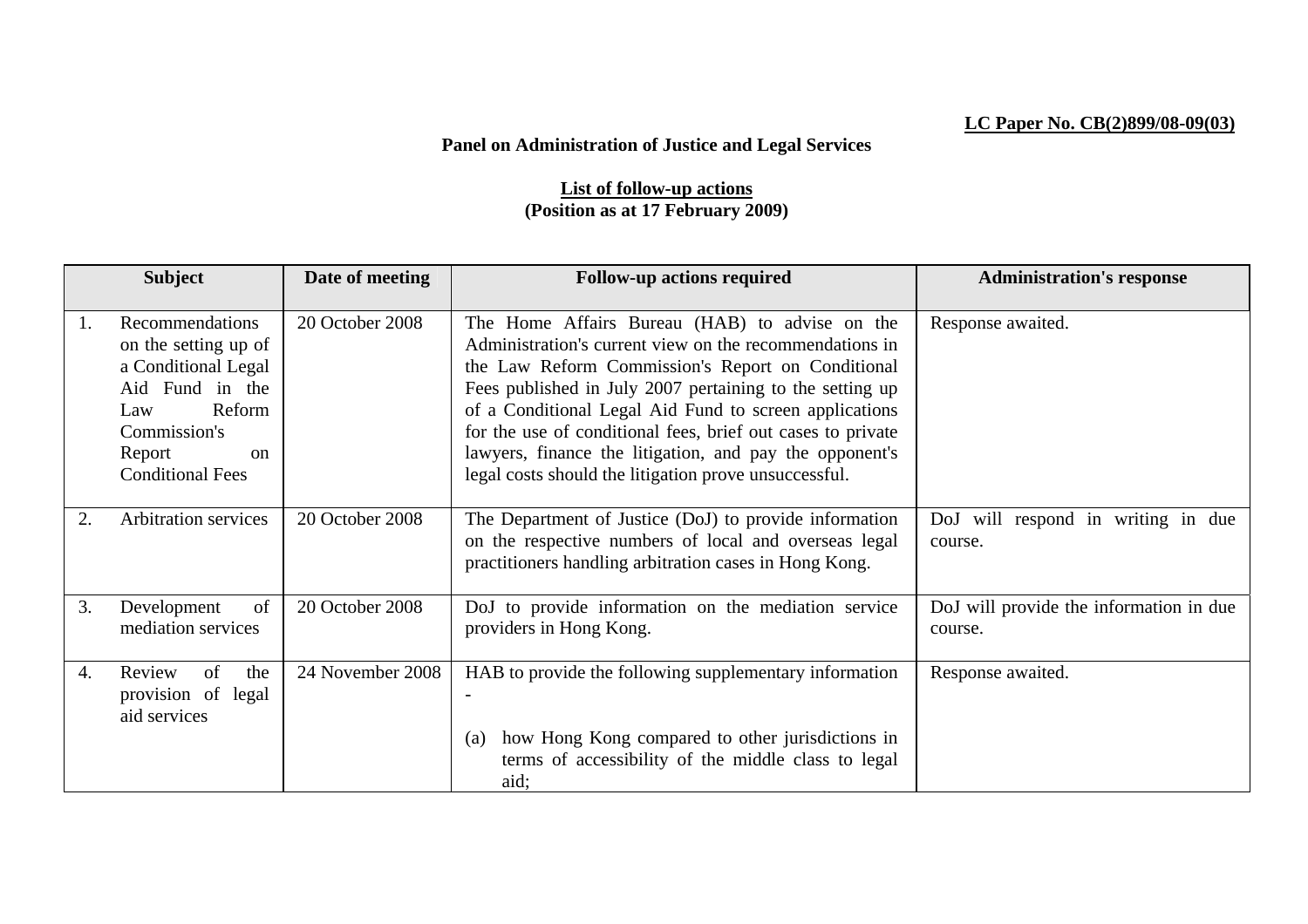|    | <b>Subject</b>                                                  | Date of meeting  | <b>Follow-up actions required</b>                                                                                                                                                                                                                                                                                                                                                                                                                                                                                                                                                                                                                                                                 | <b>Administration's response</b>                   |
|----|-----------------------------------------------------------------|------------------|---------------------------------------------------------------------------------------------------------------------------------------------------------------------------------------------------------------------------------------------------------------------------------------------------------------------------------------------------------------------------------------------------------------------------------------------------------------------------------------------------------------------------------------------------------------------------------------------------------------------------------------------------------------------------------------------------|----------------------------------------------------|
|    |                                                                 |                  | number of successful<br>unsuccessful<br>and<br>the<br>(b)<br>Supplementary Legal Aid Scheme (SLAS) cases in<br>recent years, together with the net gain arising from<br>recovery of damages/compensation in successful<br>cases as well as the costs for unsuccessful ones;<br>statistics on the amount and percentage of<br>(c)<br>contributions required to be paid by the aided<br>persons under the Ordinary Legal Aid Scheme and<br>SLAS and the number of persons aided under the<br>two Schemes in recent years; and<br>a list of the stakeholders to be consulted on the<br>(d)<br>five-yearly review of the criteria for assessing the<br>financial eligibility of legal aid applicants. |                                                    |
| 5. | Criminal legal aid<br>fee system                                | 16 December 2008 | HAB to advise the status of the grade structure review on<br>the Government Counsel (GC) grade and whether the<br>starting salary of the GC rank would be increased by<br>some 30%; and to provide explanation on why the<br>Administration<br>considered<br>infeasible<br>the<br>Bar<br>Association's proposal of delinking the implementation of<br>the revised criminal legal aid fee system for barristers<br>from that for solicitors should the Administration and the<br>Law Society fail to reach agreement on the fee rates.                                                                                                                                                             | Response awaited.                                  |
| 6. | Limited<br>Liability<br>partnership (LLP)<br>for legal practice | 16 December 2008 | DoJ to ascertain whether the relevant policy bureaux had<br>consulted other professions on LLP and provide such<br>information to members as appropriate.                                                                                                                                                                                                                                                                                                                                                                                                                                                                                                                                         | DoJ will provide the information in due<br>course. |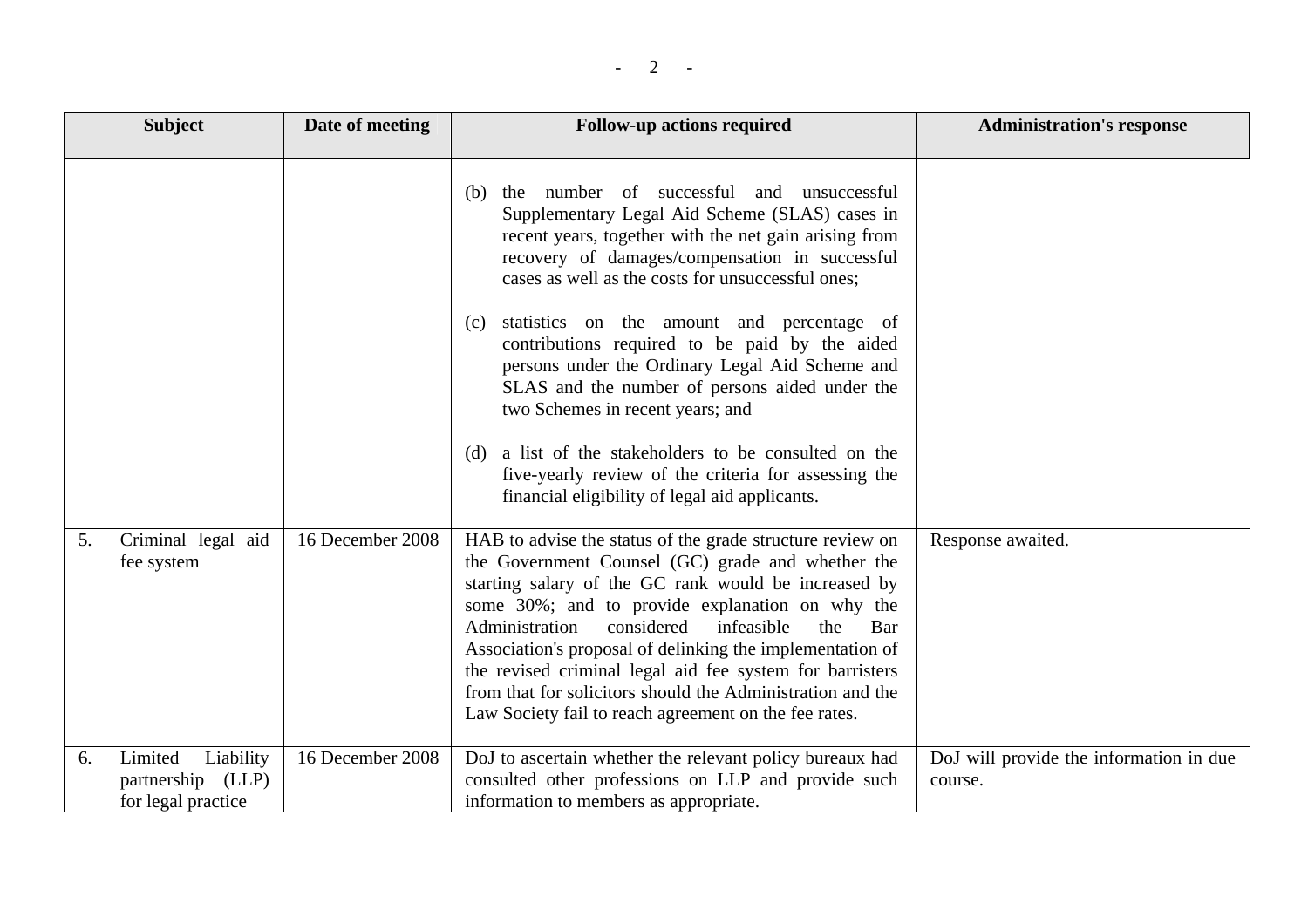| <b>Subject</b>                                                                 | Date of meeting | <b>Follow-up actions required</b>                                                                                                                                                                                                                                                                                                                                                                                                                                                                                                                                                                                                                                                                                                  | <b>Administration's response</b>              |
|--------------------------------------------------------------------------------|-----------------|------------------------------------------------------------------------------------------------------------------------------------------------------------------------------------------------------------------------------------------------------------------------------------------------------------------------------------------------------------------------------------------------------------------------------------------------------------------------------------------------------------------------------------------------------------------------------------------------------------------------------------------------------------------------------------------------------------------------------------|-----------------------------------------------|
|                                                                                |                 | DoJ was also requested to provide more information on<br>the LLP proposal, including whether solicitor partners<br>should be held personally liable for ordinary debts of the<br>business, partners' liabilities for acts and omissions of<br>assistant solicitors and of consultants under LLP,<br>insurance requirements on LLP, the position of<br>international law firms which had already been operating<br>under LLP in other countries, specific proposals in the<br>Administration's draft bill and how far the proposals in<br>the draft legislative amendments prepared by the Law<br>Society in 2005 had been incorporated therein, and to<br>revert to the Panel on the requested information in two<br>months' time. | DoJ will respond in writing in due<br>course. |
| Operation of the<br>7.<br>Centre<br>Resource<br>for Unrepresented<br>Litigants | 13 January 2009 | The Judiciary Administration (JA) to provide information<br>on proposals regarding provision of assistance to litigants<br>by law students in certain areas. JA also undertook to<br>convey members' views on exploring possible<br>collaboration with law students in providing assistance to<br>unrepresented litigants to the Steering Committee on<br>Resource Centre for Unrepresented Litigants for<br>consideration and to revert to members in this regard.<br>HAB to provide a written response to members' views on<br>and support for the provision of publicly-funded free<br>legal advice service to unrepresented litigants.                                                                                         | Response awaited.<br>Response awaited.        |
| 8.<br>Implementation of                                                        | 13 January 2009 | JA to provide further information on the work of the                                                                                                                                                                                                                                                                                                                                                                                                                                                                                                                                                                                                                                                                               | Response awaited.                             |